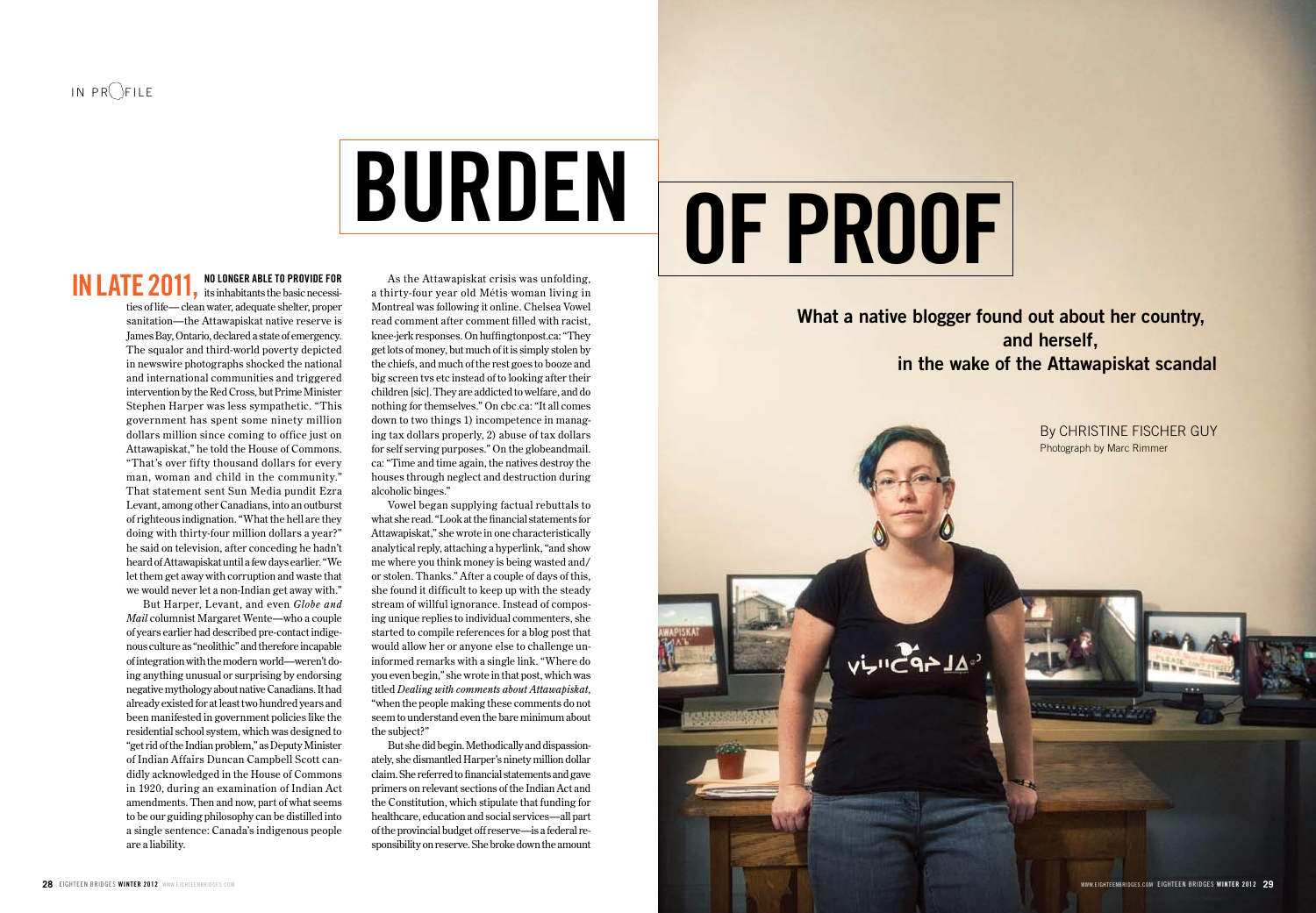allotted for housing (just two million dollars of the 17.6 million dollars advanced annually by the federal government; the rest of the thirty-four million dollar figure tossed around by Levant and others was comprised of 4.4 million dollars from the province and twelve million dollars from band coffers), and reported that the cost of a building a new house in the remote James Bay community was two hundred and fifty thousand dollars, twice that for the same house in a southern community (due mostly to the costs associated with transporting the materials). She quoted from a June 2011 Auditor General's report that pointed out deficiencies in program planning and delivery for First Nations. Her ten-page rebuttal of the party line took a full day to research and write. Vowel, known then only by her blogger identity, *âpihtawikosisân*, wrote with authority because she'd done the background work. Satisfied, she posted *Dealing with comments about Attawapiskat* on her blog and went to bed.

When she awoke the next morning, she turned on her computer. Prior to the previous night's entry, her six-month-old Cree language blog averaged one hundred daily visitors. One of the first things she read the morning after she posted *Dealing with comments about Attawapiskat* was a note from a Facebook friend who told her that a tweet about her post had multiplied itself many times over in the Twitterverse. She logged on to her site and saw thousands of hits and the beginning of the 1,019 comments that her cataclysmic post would receive, including this one from the Canadian novelist Joseph Boyden, who is of Métis heritage: "âpihtawikosisân, I think I love you." She was online for three days, answering as many emails and responding to as many comments as she could, watching the hits roll in, until the counter exceeded 46,000. Exhausted, she had to turn off her computer. "It felt like a tsunami," she told me in a recent interview, "and I wondered how the hell I'd managed to tap into something so raw by accident. I felt like, who the hell am I to be answering these questions? But I was able to, so I did."

Her real identity was still unknown. "Who is this mystery blogger?" wrote lawyer and legal publisher Susan Munro, on the Canadian law blog *Slaw*. Vowel had chosen a separate blogger identity partly

out of a desire to avoid sharing personal information on the Internet and partly because she was worried her online activities might be viewed as unprofessional at the law firm where she was working. "The interest in this blog was exceptional," wrote Munro, "given that, as far as I could tell, the author had no previous profile… it was an effort that warmed my legal publisher's heart: she provided an excellent synthesis of the topic and supported it with primary authority. She took exceptionally difficult material and made it understandable." An invitation arrived to meet with Justice Murray Sinclair, Chair of the Truth and Reconciliation Commission, and Manitoba's first aboriginal judge. CBC radio

the University of Alberta, had recently divorced, and was raising two young girls on her own), Vowel began investigating online discussions about Plains Cree and eventually joined the conversation. "I was going to geek out about Cree language and once in a while have a rant," she told me.

She wanted her daughters to have a strong sense of their native identity, and the early blog entries reflect that. But *âpihtawikosisân* was no mommy blog. Among the posts about appropriate dress for a recent pow-wow, bedtime stories and songs in Plains Cree for her daughters, and linguist-calibre language lessons, are musings on identity and the relationship of language to power, which were the seeds

### **It felt like a tsunami. I wondered how the hell I'd managed to tap into something so raw by accident.**

called. "What bothers me about it," Vowel mused on air, "is that I don't think my blog post should have been remarkable at all." She pointed out that the attention on her in fact represented an absence of investigation on the part of the mainstream media. "People should have already had this information."

#### **On a Friday evening in September, Vowel,**

wearing a black t-shirt printed with ᐯᐯᐯᐯᐯᐯᐯᐯᐯ, Cree syllabics that translate as *peace*, had put in a full day at the Ulluriaq Adolescent Center in Montreal teaching teenaged Inuit girls under social services protection. A self-identified language geek, she was careful to point out that the shading of the Cree word on her shirt meant wholeness, oneness, balance, not 'peace, man' or even contentment or inner calm. Plains Cree, a second language in which she's fluent enough to write songs, has different words for those sentiments. More than semantics is at stake. If anyone understands the role of language in identity preservation, it's Vowel. "Most of the monolingual speakers have died," she says of indigenous languages in Canada. "When you lose that, you lose an insight into the culture that you can't recreate." *Âpihtawikosisân* (pronounced ah-peeh-du-wi-GO-si-sahn, Cree for 'half-son') began life in early 2011 as a language blog. Newly transplanted in Montreal and feeling culturally isolated (she had just finished law school at

of the blog it would become.

Three days after posting *Dealing with comments about Attawapiskat*, she was back with a new post and an admission that the "unreal attention" left her struggling with what to write next. She felt pressure to use the spotlight to get a message out, and agreed to requests from rabble.ca and the Huffington Post to blog for their sites, too. The next dispatch from Vowel exemplified *âpihtawikosisân*'s growing focus: it was another accessible, meticulously substantiated lecture, this time on First Nations taxation. She took common refrains and countered them: To "Indians don't even pay taxes," she responded with the fact that most aboriginal people don't get tax exemptions. To "Whoopdeedoo, so a few of them pay property taxes," she gave a detailed breakdown of exemptions, fewer than most people believe. She detailed policies about point-of-sale exemptions. "Some provinces waive the enforcement of the delivery rule on the provincial portion of the sales tax," she wrote, "allowing a First Nations person to transport goods to the reserve him or herself. Part of the reasoning here is that requiring delivery to be made by an agent of the vendor has the potential to negate the exemption, as any savings incurred are eaten up by delivery fees… However, the issue is what the legal exemption *actually* is versus what many believe it to be. It is important

to understand the actual legal exemption rather than characterising the issue by the instances of 'cheating'."

She wrapped up with thanks and an invitation to the reader to investigate the history of First Nations taxation via the links she'd provided, a common theme in her posts that underscores the general misinformation and misunderstanding surrounding First Nations issues. *Do the work to understand*, her links and photographs and excerpts urge her readers. *Look deeper*.

Two days later the *National Post* published her name with the Attawapiskat piece as an apology for misattribution; they had initially published it under the name of the reporter who'd forwarded Vowel's blog post to his editor. Her desire for privacy, as it turned out, was well founded: armed with her real name, people tracked down her email address and sent hate mail that described her culture as diseased, a thing to be obliterated. Some indigenous readers accused her of being a 'fake' and trying to protect Band Council. Her fiancé, Tomas, still sometimes fears for her safety. "I worry a little bit about it," she told me. "But the cat's out of the bag. I've just got to deal with it."

She keeps a list of future potential topics based on the negative mythologies she dealt with growing up Métis. "I try not to be reactive," she said of the blog's current direction. When she has a day off from her current teaching position, she often spends it researching and writing a new post, averaging six to eight hours of work for each one. She has a clear idea of the kind of conversation she wants to be leading. "I wrote this article so that I could get out of the adversarial environment of the [online] comments sections," she wrote in a postscript to the Attawapiskat post. "Keep it classy, *nitôtêmitik* (my friends)."

This could have been advice to her younger self. Flashback to Canada Day, late nineties, University of Alberta undergraduate days. Sick of the racism toward native people she'd heard all her life, Vowel was often angling for an argument. She headed out for the student bars where she was sure she'd find people, hands over hearts, professing love for the country. It usually happened as expected and Vowel would close in. *What about Talisman Energy, with its crappy environmental and human*

*rights record?* she asked them. *How can you be proud of Canada's involvement with something like that?* She knew where this would lead, and it did: *Well*, came the response, *conditions are better than they would have been without Canada's involvement.* She countered with specifics about brutal tactics being used by the Sudanese government to push people out of areas that Talisman wanted to explore for resources. Then she brought it home, to the residential schools, for instance, whose truths were not yet widely known. Vowel set out to rectify that with examples and dates anyone could check later. The last school closed in 1996, she said. The bar patrons were horrified, or they blustered, or called her a deluded bitch. But she knew she'd left a mark.

She was like a lion in the grass, her friends told her: her interlocutors underestimated the significance of the swishing tail. Today, she readily admits to being shrill on indigenous issues during that period of her life. "I would eviscerate arguments because I was prepared. And it really turned people off. I had people telling me, 'I didn't hate natives before, but now I do'." Vowel paused as she told me this. "Which is a cop-out thing to say. *Oh, I wasn't a racist until you made me a racist.*"

Law school, which she entered after she'd been teaching in the north for several years, reformed her tactics, but the lectures had little to do with it. With its Latin and its authority, legal training can make you shrill, too, she says. But after-hours debate remained a sport and a pastime; it was in the pubs with law-school peers that the change began. She had a classmate whose values were more conservative than anyone she'd ever met. She found some of his opinions abhorrent but thought he was a "legitimately nice guy. He really tried hard to listen to what I had to say and take it into consideration, and then give his opinion. He didn't lecture me." As her classmate and his friends became less combative, she became more interested in explaining instead of ranting. "All they'd heard was rhetoric. Rights, rights, rights. They didn't know anything about native culture at all." The information she supplied "opened their minds." They still follow her on Facebook and still occasionally challenge her there. "When I want more government involvement in something, that's where we disagree, but it never gets insulting or rude." She thinks of them as allies, though they were not willing to be interviewed for this article (one of them declining as a media-shy "paranoid right-winger"). When she writes posts for her blog, "in my mind, I'm still talking to them."

Vowel makes a point of writing when she's feeling calm. Her anger and sorrow are always just below the surface. Her children come home with stories of schoolyard taunts that include war whooping and indictments of their heritage as stupid, backward, and ridiculous. She herself was called 'white bitch' and 'neechi lover' (Cree for *my friend,* but used in her youth as a pejorative by non-natives to describe someone who had sympathy for natives). "Do other parents want to know when their children are calling other people 'white bitches' and 'stupid Indians'?" she wrote, in her June 2011 post, *Dealing with racism*. "Why do we accept this?"

#### **Vowel became interested in the lawwhile**

teaching in Inuvik, where she'd gone after finishing her undergraduate degree at the University of Alberta. She and her fellow teachers, all young and female, were being verbally abused by the school's principal; he would vent his racism toward the school's aboriginal students by screaming obscenities at his young teachers and physically intimidating them. She can still recall how "extremely frightening" it was. She prepared a grievance, only to pull it at the last minute because she wasn't sure her union could protect her against his wrath. He got away with it and she decided she'd go to law school to make sure it would never happen again. "I was sick of always feeling terrified and small and stressed out every time I ran up against something legal."

She told me this story as we sat in her Montreal apartment, eating slices of bannock (*pahkwêsikan*) still warm from her pan and spread with apricot jam. She recalled the reaction of her hometown Métis community in Lac Ste Anne, Alberta, to the news that she planned to study law. People around the communities where she grew up told her she'd be locking up her own people. Even members of her own community weren't keen on the idea. It had been okay for her to study education, even admirable, but to pursue law with a B.Ed. already under her belt? It was a step too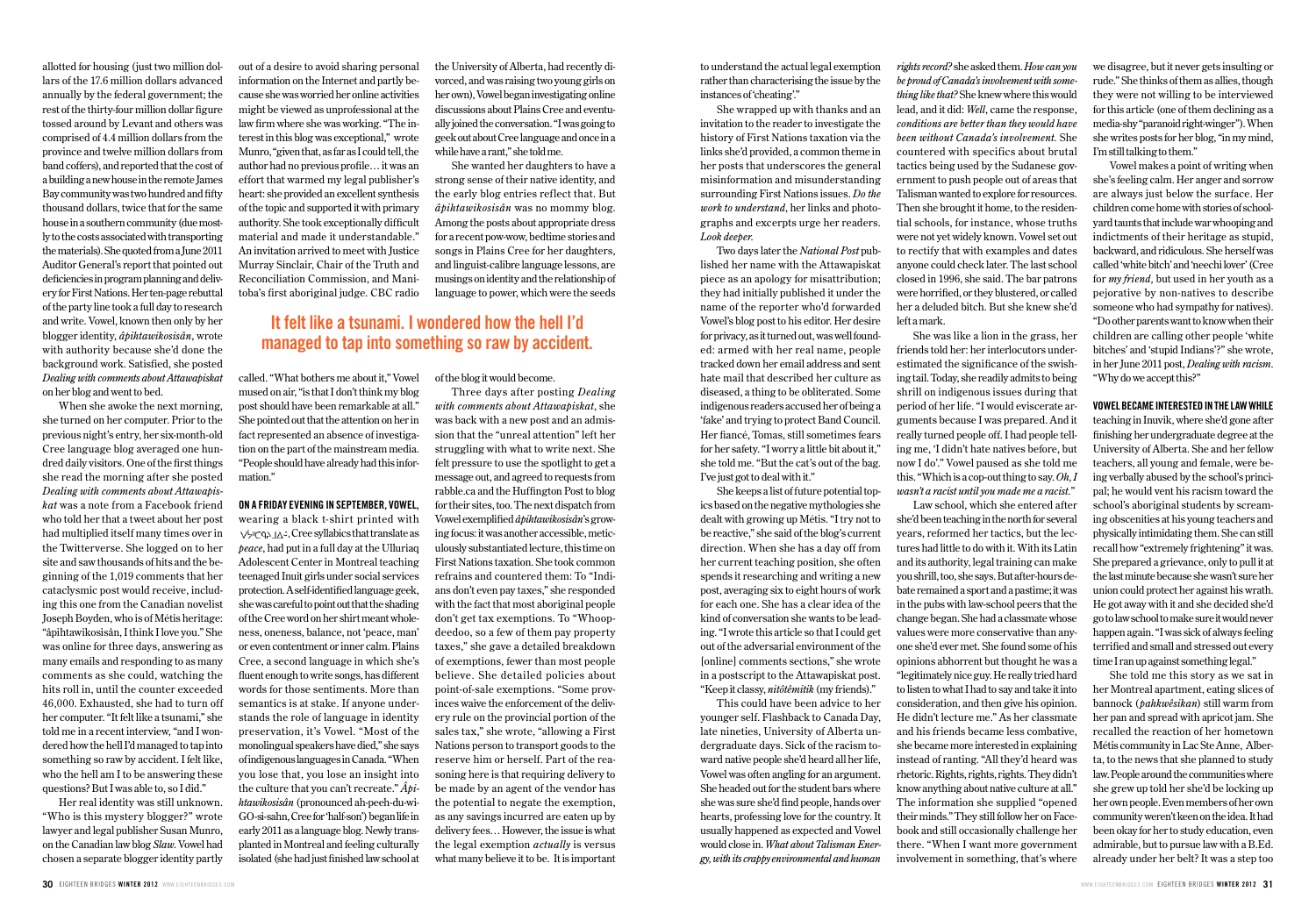far. Vowel was the first in her family to go to university, never mind pursue a second degree.

She went anyway, and there she met Shaun Emes, who became her friend. Both wanted to effect change. Emes, now a Crown Prosecutor in Edmonton, remembers citing Vowel's ability to parse arguments without batting an eyelash. "There was no fooling her." Once they finished law school, they remained friends, but no longer agreed that the change they wanted could originate from within the system. Emes stayed in and Vowel went the other way.

"What happens with some students is, there's a belief that if you get the law right, it's going to foster justice in the world," says Professor Val Napoleon, Law Foundation Professor of Aboriginal Justice and Governance at the University of Victoria. A disillusioned Chelsea Vowel was her student while Napoleon taught at the University of Alberta. "The law is two-faced, right? On the one hand, it's an instrument for people to use for equality and aboriginal rights, but at the same time it's seen as the instrument that dispossessed people of it in the first place."

Midway through her law degree, Vowel's common-law marriage fell apart. She finished her LL.B. while raising two young children on her own, and then considered their future. Edmonton didn't feel like home, and the Lac Ste Anne area didn't seem the right place to raise her girls. Once the site of a spiritual pilgrimage, the lake itself was by then so polluted by nearby industry it could no longer support the local fishing economy. "The ones that are there are mired in poverty, quite often dealing with serious addiction problems. They're struggling to hold on to something and it's not working. Me being out there is not going to revitalize it," she said. "I can't do it by myself with my kids. There's too much set up against me."

Persuaded by her fiancé, she moved to Montreal. Once there, she landed a job at a law firm that specialized in land claims and Aboriginal law. The work on a two-hundred-year-old land claim was initially exciting and professionally satisfying, and although she wasn't practicing as a full lawyer (she had yet to be called to the bar in Quebec), it was her "dream job." But when the case was settled out of

court with compensation instead of land, Vowel lost faith in the system. "That was a quarter of a century of one guy working on it really, really hard," she said, "and that's what they're coming out with. That's not reconciliation."

Working inside a system that would require her to deliver such news to her client wasn't something she could live with. She decided to return to teaching and found a position through First Peoples' House at McGill working with Inuit youth. The teenaged girls in the program are under the protection of social services. Vowel is fond of them. A calm, regular classroom would be nice, she told me, but she likes the way this group keeps her on her toes (she's never sure how many will show up because of their many appointments, so she plans flexible micro-units). The stakes are high. "These aren't the at-risk kids, these are kids already at the edge. They're often selfharming and sometimes suicidal. They are youths who've been forced to cope with extremely difficult situations and who are struggling because of this. Sometimes keeping them in education is impossible. You're just trying to keep them alive, give them enough so that later on they can come back and become the people that they want to be. Helping keep them safe is my main goal. I can't stress how resilient they are in the face of what they've had to deal with."

Research has consistently shown that indigenous people have a shorter life span than non-natives, and the suicide rate in regions with high aboriginal populations like Attawapiskat is more than double that of areas with low aboriginal populations. The problems run generations deep. "If we don't have people working with them who actually care and love them and understand the limitations," Vowel said, "we're going to lose a lot more."

#### **Sitting across from Vowel on the back-**

yard patio of a Montreal café, one can glimpse the university-days leonine character her friend alluded to: her green-eyed gaze is steady, frank, subtly challenging. Her roller derby alter ego is Louise Riel, and the sport seems a good fit. "I am willing to talk to people about these things. I am willing to spend *a lot of time* doing it," she wrote, in *No offense but*… in January 2012. In addition to her lengthy posts, she takes time to engage with many of the comments left there. "But I am not willing to have someone waste my energy when they don't actually care about the issue."

Opposing her on a courtroom floor would be a formidable challenge: her arguments are informed, watertight, and spoken in paragraphs. "One of the things I want people to understand is that colonialism still exists," she told me. "It's not something that happened hundreds of years ago. It's not just residential schools or the Sixties Scoop. We've got more kids in foster care than were ever in rez school. They couch it in liberal terms of equality and everybody is the same and they make it sound humanitarian. It's worse now because it's hidden… This is not just echoes of the past, this is today."

She tries to remain patient, but she wants people to catch up on First Nations issues, fast. The sense she has that things are becoming worse, legislatively speaking (as examples, she cites the massive cutbacks to native programs and renewed interest in assimilation via legislation like the First Nations Property Ownership Act), is only part of the reason.

"I feel like I'm on a clock," she told me, and added that it has been so since she was a child. "So when I realized I couldn't be a sniper because of my poor eyesight, I couldn't go join the revolution in Nicaragua or anything, I was crushed. Seriously. I decided that whatever I did with my life had to have meaning."

Being part of 'the seventh generation' (an indigenous concept described variously as an optimistic prophecy, a metaphor for farsighted living, or a generational responsibility, depending who you talk to) also has something to do with her angst. "It's supposed to be a thing of pride and acknowledgement of traditions," she said. "But for a lot of us, and I've talked to my peers about this, it feels like an awful lot of pressure sometimes. Seven generations past, there were all these restrictions and abuses, and now it's up to us to bring back the language, the traditions, to fix the communities, make them healthy again, bring back nationhood. How the hell do we do that, when our parents and grandparents don't speak the language?"

Difficult, yes, but it's a responsibility she accepts, even though the voice she's chosen to do the answering, *âpihtawikosisân*, does not evoke someone with a sense of ob-

ligation. "For me it's pretty joyful. I'm doing it in a way that I'm still healthy."

Justice Sinclair subscribes to and reads her blog regularly. "She's a bright, surprisingly upbeat person," the Justice told me. "She has a commitment to understanding things and is not afraid to confront racist thinking."

Fellow indigenous blogger Wayne K Spear, who reads and is read by Vowel, describes her posts as "briefing notes. She does something that's badly needed." Spear, who holds a Master's in English from Queen's University and has a book on the residential schools forthcoming from McGill-Queen's University Press, acknowledges the inherent challenge. "It's a constituency problem. All of the people that fall under the aboriginal umbrella are keenly aware of the fact that most Canadians bear a lot of misunderstandings. They've been poorly educated, even miseducated. Some people choose what Linda McQuaig called the right not to know: they just bury their heads."

Sometimes it's more than simply choosing not to know. During a bicycle ride with Vowel and her family along the Lachine Canal, municipal politics came up. The mayor of Toronto had recently been to court on charges of conflict of interest, to which he pleaded ignorance. "That's politics!" she snorted, and then grew thoughtful. "That sort of stuff happens all the time. But when it happens in the native community, the media jump all over it. It's depicted as racial weakness."

#### **In the period before Canada became a**

confederation, when native and settler often stood shoulder to shoulder in battle, a symbolic representation of the existing peace and friendship emerged. Later beaded into wampum belts, and thought of by scholars as the philosophical foundation for all of the treaties, the simple 'two-row' design signified two vessels, a European boat and a native canoe, traveling side by side on a river. The notion was captured in an 1895 letter to the 'Honorable Government of Ottawa' from members of the Six Nations. "Brother, it is very extremely hard to cease of our original Treaty which is to be perpetuated as long as the sun shall give light and water runs and grass grows. So we cannot see why that we should be treated as minors...  $1^{st}$  the Government

has made an illustration that they shall abide in their vessel, 2nd that we Indians of the Iroquois also remain in our Birch Bark Canoe, 3rd that the Government shall not make compulsory laws for the Indians, but the treaties are to be unmolested forever." But the original agreements did not

remain unmolested forever. Amendments to the Indian Act, first established in 1876 and, in the words of John A. Macdonald in 1887, designed to "do away with the tribal system and assimilate the Indian people," began with the introduction of a 'Pass' system in the early eighteen-eighties, which required natives on reserves to obtain permission from government agents to leave the reserve. In 1884, new legislation prohibited ceremonies such as sun dances and the yearly potlatch, a traditional gathering held in the fall to redistribute wealth. The pattern continued with legislation for residential schools (1920), against raising funds to make land claims (1927), and the Sixties Scoop, which lasted from the midnineteen-sixties until the mid-nineteeneighties and caused native children to be taken from their homes and placed in nonnative families.

The path down the river, as history shows, was no longer parallel. During the talks leading to the patriation of the Constitution in 1982, native groups such as the National Indian Brotherhood (who later became the Assembly of First Nations) petitioned to be part of negotiations with the Crown. They were repeatedly rebuffed. Nevertheless, section 35 of the new Constitution Act recognized their aboriginal and treaty rights, and defined 'aboriginals' as North American Indian, Inuit and Métis for the first time in Canadian history.

Almost fifteen years later, the Supreme Court of Canada handed down a decision seen as a turning point in treaty negotiations. The 1997 decision, known as Delgamuukw, confirmed that aboriginal title—rights to the land itself, not only for hunting or fishing use—existed in British Columbia.

Cases like this, says Vowel, are "having small cumulative effects. But where the work needs to be done is in people's minds. You can't expect that a whole body of law is going to trickle down into people's consciousnesses and change how they think about each other." To wit: the federal government's decision to appoint a third-party

manager of Attawapiskat's band finances in the midst of the crisis. In the judicial review requested by the band, Attawapiskat prevailed; the judges could find no evidence of mismanagement or incorrect spending, but did cite ignorance of the community's needs. "The problem," wrote Judge Phelan, in August 2012, "does not lie at the feet of the political masters but in the hands of the bureaucracy." Vowel's post, *Attawapiskat: A study in the need to openly address misunderstandings*, examined the way "this kind of misunderstanding becomes reinforced in the public consciousness as an obvious truth. For me it merely highlights how important it is to keep chipping away at the lack of understanding between native and non-native in this country. Lives depend on us doing so."

#### **According to the 2006 census, 1.1 million**

residents of Canada identified as having aboriginal identity, out of a total population of 31.2 million. Slightly less than two-thirds identified as First Nations, one-third as Métis, and just over eighty thousand as Inuit or a combination of these groups. Some live on reserves, many don't, some have an indigenous mother tongue, some don't speak a native language at all. First Nations people in Canada are not a homogenous group, which has historically been one of the stumbling blocks in negotiations with the federal government.

"Within the North American imagination," wrote Thomas King, in his 2003 Massey Lecture *The Truth about Stories: A Native Narrative*, "Native people have always been an exotic, erotic, terrifying presence. Much like the vast tracts of wilderness that early explorers and settlers faced. But most of all, Native people have been confusing. The panorama of cultures, the innumerable tribes, and the complex of languages made it impossible for North Americans to find what they most desired. A single Indian who could stand for the whole."

If you passed Chelsea Vowel on the street or spotted her in the schoolyard of her children's school, you might notice her beaded earrings or Cree-language t-shirt, but her indigenous identity is otherwise invisible. She wears her light brown hair an inch from her scalp with a fringe of blue-green bangs that match her eyes. The obstacles for indigenous